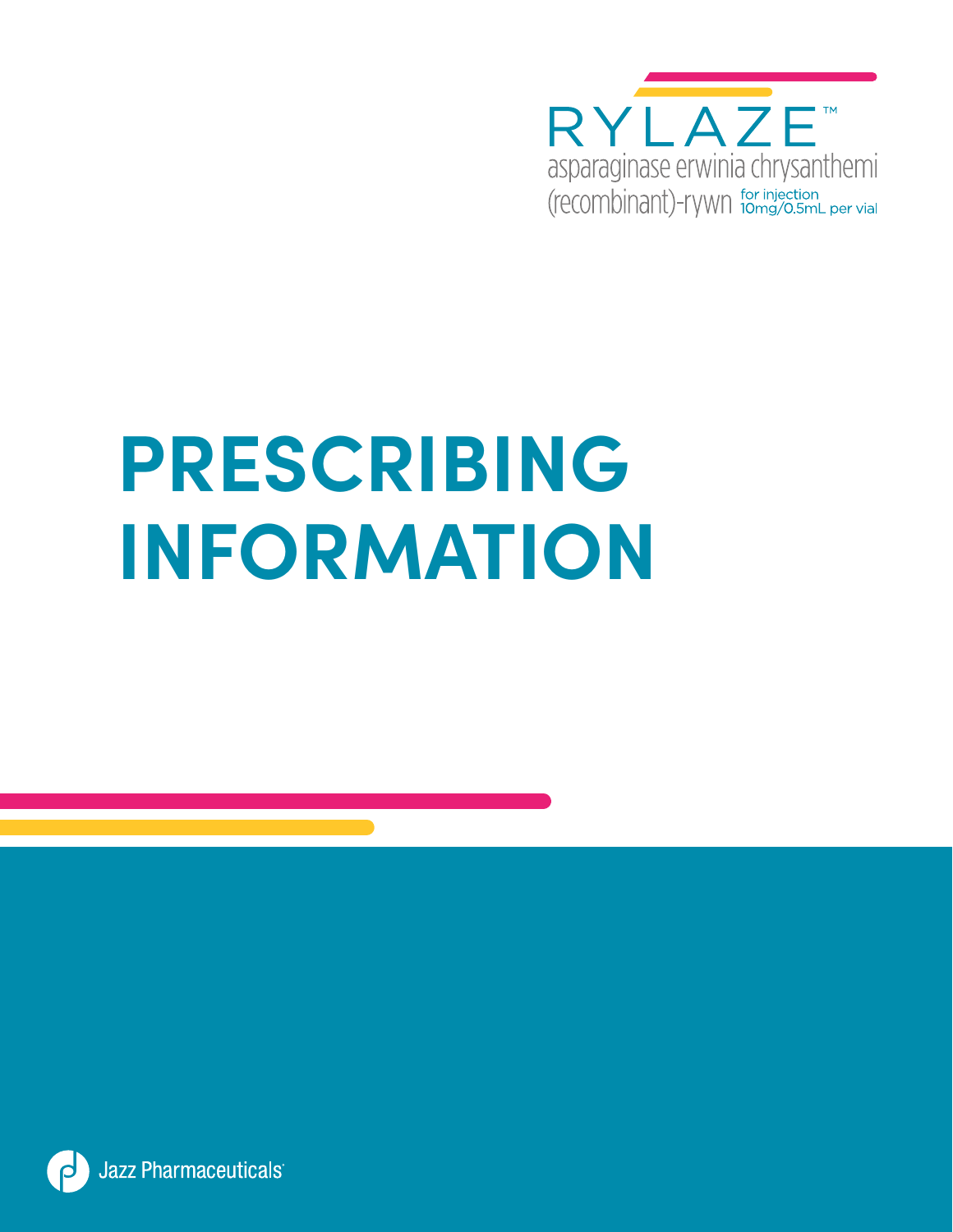# **HIGHLIGHTS OF PRESCRIBING INFORMATION**

**These highlights do not include all the information needed to use RYLAZE safely and effectively. Please see accompanying full Prescribing Information for RYLAZE.** 

**RYLAZETM (asparaginase erwinia chrysanthemi (recombinant)-rywn) injection, for intramuscular use** 

**Initial U.S. Approval: 2021**

# **INDICATIONS AND USAGE**

RYLAZE is an asparagine specific enzyme indicated as a component of a multi-agent chemotherapeutic regimen for the treatment of acute lymphoblastic leukemia (ALL) and lymphoblastic lymphoma (LBL) in adult and pediatric patients 1 month or older who have developed hypersensitivity to *E. coli*-derived asparaginase. [\(1\)](#page-2-0)

#### **DOSAGE AND ADMINISTRATION**

When replacing a long-acting asparaginase product, the recommended dosage of RYLAZE is 25 mg/m<sup>2</sup> administered intramuscularly every 48 hours. [\(2.1\)](#page-2-0)

#### **DOSAGE FORMS AND STRENGTHS**

Injection: 10 mg/0.5 mL solution in a singledose vial. [\(3\)](#page-3-0)

# **CONTRAINDICATIONS**

RYLAZE is contraindicated in patients with a history of:

- Serious hypersensitivity reactions to RYLAZE, including anaphylaxis [\(4\)](#page-3-0)
- Serious pancreatitis during previous L-asparaginase therapy. [\(4\)](#page-3-0)
- Serious thrombosis during previous L-asparaginase therapy. [\(4\)](#page-3-0)
- Serious hemorrhagic events during previous L-asparaginase therapy. [\(4\)](#page-3-0)
- 2.1 Recommended Dosage
- 2.2 Recommended Monitoring and Dosage Modifications for Adverse Reactions
- 2.3 Preparation and Administration **Instructions**

#### **WARNINGS AND PRECAUTIONS**

- Hypersensitivity: Monitor for signs or symptoms. Discontinue RYLAZE for serious reaction. [\(5.1\)](#page-3-0)
- Pancreatitis: Monitor for symptoms. Discontinue if pancreatitis occurs. [\(5.2\)](#page-3-0)
- Thrombosis: Discontinue RYLAZE for severe or life-threatening thrombosis. Provide anticoagulation therapy as indicated. [\(5.3\)](#page-4-0)
- Hemorrhage: Discontinue RYLAZE for severe or life-threatening hemorrhage. [\(5.4\)](#page-4-0)
- Hepatotoxicity: Discontinue RYLAZE for grade 4 increases of bilirubin. [\(5.5\)](#page-4-0)

#### **ADVERSE REACTIONS**

Most common adverse reactions (incidence >20%) are abnormal liver test, nausea, musculoskeletal pain, fatigue, infection, headache, pyrexia, drug hypersensitivity, febrile neutropenia, decreased appetite, stomatitis, bleeding, and hyperglycemia. [\(6.1\)](#page-4-0)

**To report SUSPECTED ADVERSE REACTIONS, contact Jazz Pharmaceuticals Ireland Limited at 1-800-520-5568 or FDA at 1-800-FDA-1088 or www.fda.gov/medwatch.** 

# **USE IN SPECIFIC POPULATIONS**

• Lactation: Advise not to breastfeed.  $(8.2)$ 

#### See **17** for **PATIENT COUNSELING INFORMATION**

**Revised: 6/2021**

# **1 [INDICATIONS AND USAGE](#page-2-0)**

# **2 [DOSAGE AND ADMINISTRATION](#page-2-0)**

# **3 [DOSAGE FORMS AND STRENGTHS](#page-3-0)**

# **4 [CONTRAINDICATIONS](#page-3-0)**

# **5 [WARNINGS AND PRECAUTIONS](#page-3-0)**

- 5.1 Hypersensitivity Reactions
- 5.2 Pancreatitis
- 5.3 Thrombosis
- 5.4 Hemorrhage
- 5.5 Hepatotoxicity

# **6 [ADVERSE REACTIONS](#page-4-0)**

- 6.1 Clinical Trials Experience
- 6.2 Immunogenicity

# **8 [USE IN SPECIFIC POPULATIONS](#page-6-0)**

- 8.1 Pregnancy
- 8.2 Lactation
- 8.3 Females and Males of Reproductive Potential
- 8.4 Pediatric Use
- 8.5 Geriatric Use

# **11 [DESCRIPTION](#page-7-0)**

# **12 [CLINICAL PHARMACOLOGY](#page-7-0)**

- 12.1 Mechanism of Action
- 12.2 Pharmacodynamics
- 12.3 Pharmacokinetics

# **13 [NONCLINICAL TOXICOLOGY](#page-8-0)**

13.1 Carcinogenesis, Mutagenesis, Impairment of Fertility

# **14 [CLINICAL STUDIES](#page-8-0)**

# **16 [HOW SUPPLIED/STORAGE](#page-9-0) [AND HANDLING](#page-9-0)**

# **17 [PATIENT COUNSELING INFORMATION](#page-9-0)**

\*Sections or subsections omitted from the full Prescribing Information are not listed.



# **FULL PRESCRIBING INFORMATION: CONTENTS\***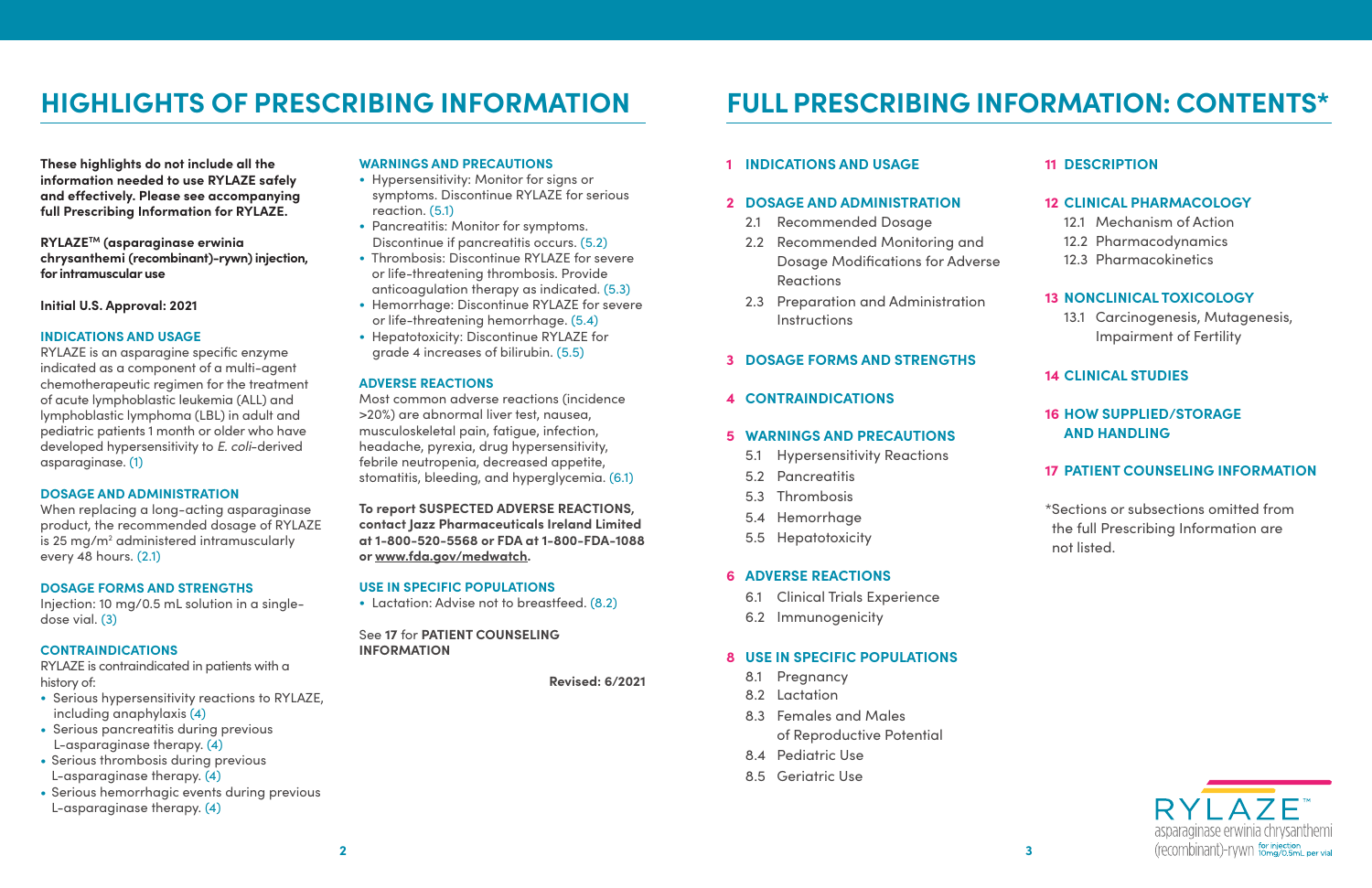|  | <b>Adverse Reaction</b>                                                 | Severity*                                            | <b>Action</b>                                                         |
|--|-------------------------------------------------------------------------|------------------------------------------------------|-----------------------------------------------------------------------|
|  | Hypersensitivity<br>Reaction<br>[see Warnings and<br>Precautions (5.1)] | Grade 2                                              | $\bullet$ Trea                                                        |
|  |                                                                         | Grade 3 to 4                                         | • Disc                                                                |
|  | <b>Pancreatitis</b><br>[see Warnings<br>and Precautions<br>(5.2)        | Grade 2 to 4                                         | • Hold<br>$>2$ till<br>• Resu<br>< 1.5<br><b>Disc</b><br>necr<br>conf |
|  | Thrombosis<br>[see Warnings<br>and Precautions<br>(5.3)                 | Uncomplicated<br>thrombosis                          | • Hold<br>• Trea<br>• Upor<br><b>RYLA</b>                             |
|  |                                                                         | Severe or<br>life-threatening<br>thrombosis          | • Disc<br>$\bullet$ Trea                                              |
|  | Hemorrhage<br>[see Warnings<br>and Precautions<br>$(5.4)$ ]             | Grade 3 to 4                                         | $\bullet$ Hold<br>• Evali<br>facto<br>• Resu<br>blee                  |
|  | Hepatotoxicity<br>[see Warnings and<br>Precautions (5.5)]               | Total bilirubin > 3<br>times to ≤10 times<br>the ULN | $\bullet$ Hold<br>to $\leq 1$                                         |
|  |                                                                         | Total bilirubin >10<br>times the ULN                 | <b>Disc</b><br>dose                                                   |

| <u>wilivwilivii</u>                                              |                                                                                                                                                                                                                                                                                                                     |  |  |  |
|------------------------------------------------------------------|---------------------------------------------------------------------------------------------------------------------------------------------------------------------------------------------------------------------------------------------------------------------------------------------------------------------|--|--|--|
| Severity*                                                        | <b>Action</b>                                                                                                                                                                                                                                                                                                       |  |  |  |
| Grade 2                                                          | • Treat the symptoms                                                                                                                                                                                                                                                                                                |  |  |  |
| Grade 3 to 4                                                     | • Discontinue RYLAZE permanently                                                                                                                                                                                                                                                                                    |  |  |  |
| Grade 2 to 4                                                     | • Hold RYLAZE for elevations in lipase or amylase<br>>2 times the ULN, or for symptomatic pancreatitis<br>• Resume treatment when lipase and amylase are<br><1.5 times the ULN and symptoms are resolved<br>• Discontinue RYLAZE permanently if clinical<br>necrotizing or hemorrhagic pancreatitis is<br>confirmed |  |  |  |
| Uncomplicated<br>thrombosis                                      | • Hold RYLAZE<br>• Treat with appropriate antithrombotic therapy<br>• Upon resolution of symptoms, consider resuming<br>RYLAZE, while continuing antithrombotic therapy                                                                                                                                             |  |  |  |
| Severe or<br>life-threatening<br>thrombosis                      | • Discontinue RYLAZE permanently<br>• Treat with appropriate antithrombotic therapy                                                                                                                                                                                                                                 |  |  |  |
| Grade 3 to 4                                                     | • Hold RYLAZE<br>• Evaluate for coagulopathy and consider clotting<br>factor replacement as needed<br>• Resume RYLAZE with the next scheduled dose if<br>bleeding is controlled                                                                                                                                     |  |  |  |
| Total bilirubin >3<br>$\frac{1}{2}$ increased to $\sim 10$ times | • Hold RYLAZE until total bilirubin levels decrease                                                                                                                                                                                                                                                                 |  |  |  |

When replacing a long-acting asparaginase product, the recommended dosage of RYLAZE is 25 mg/m<sup>2</sup> administered intramuscularly every 48 hours.

to ≤1.5 times the ULN



• Discontinue RYLAZE and do not make up missed

doses

# **Table 1: Dosage Modifications**

\*Common Terminology Criteria for Adverse Events (CTCAE) version 5.0.

# **1 INDICATIONS AND USAGE**

RYLAZE is indicated as a component of a multi-agent chemotherapeutic regimen for the treatment of acute lymphoblastic leukemia (ALL) and lymphoblastic lymphoma (LBL) in adult and pediatric patients 1 month or older who have developed hypersensitivity to *E. coli*-derived asparaginase.

# **2 DOSAGE AND ADMINISTRATION**

#### **2.1 Recommended Dosage**

See the full Prescribing Information for the long-acting asparaginase product to determine the duration of administration of RYLAZE as replacement therapy.

#### **2.2 Recommended Monitoring and Dosage Modifications for Adverse Reactions**

Monitor patient's bilirubin, transaminases, glucose, and clinical examinations prior to treatment every 2-3 weeks and as indicated clinically. If results are abnormal, monitor patients until recovery from the cycle of therapy. If an adverse reaction occurs, modify treatment according to Table 1.

# **2.3 Preparation and Administration Instructions**

Ensure that medical support is available to appropriately manage anaphylactic reactions when administering RYLAZE *[see Warnings and Precautions [\(5.1\)\]](#page-3-0)*.

Visually inspect parenteral drug products for particulate matter, cloudiness, or discoloration prior to administration. If any of these are present, discard the vial. RYLAZE does not contain a preservative.

# <span id="page-2-0"></span>**FULL PRESCRIBING INFORMATION**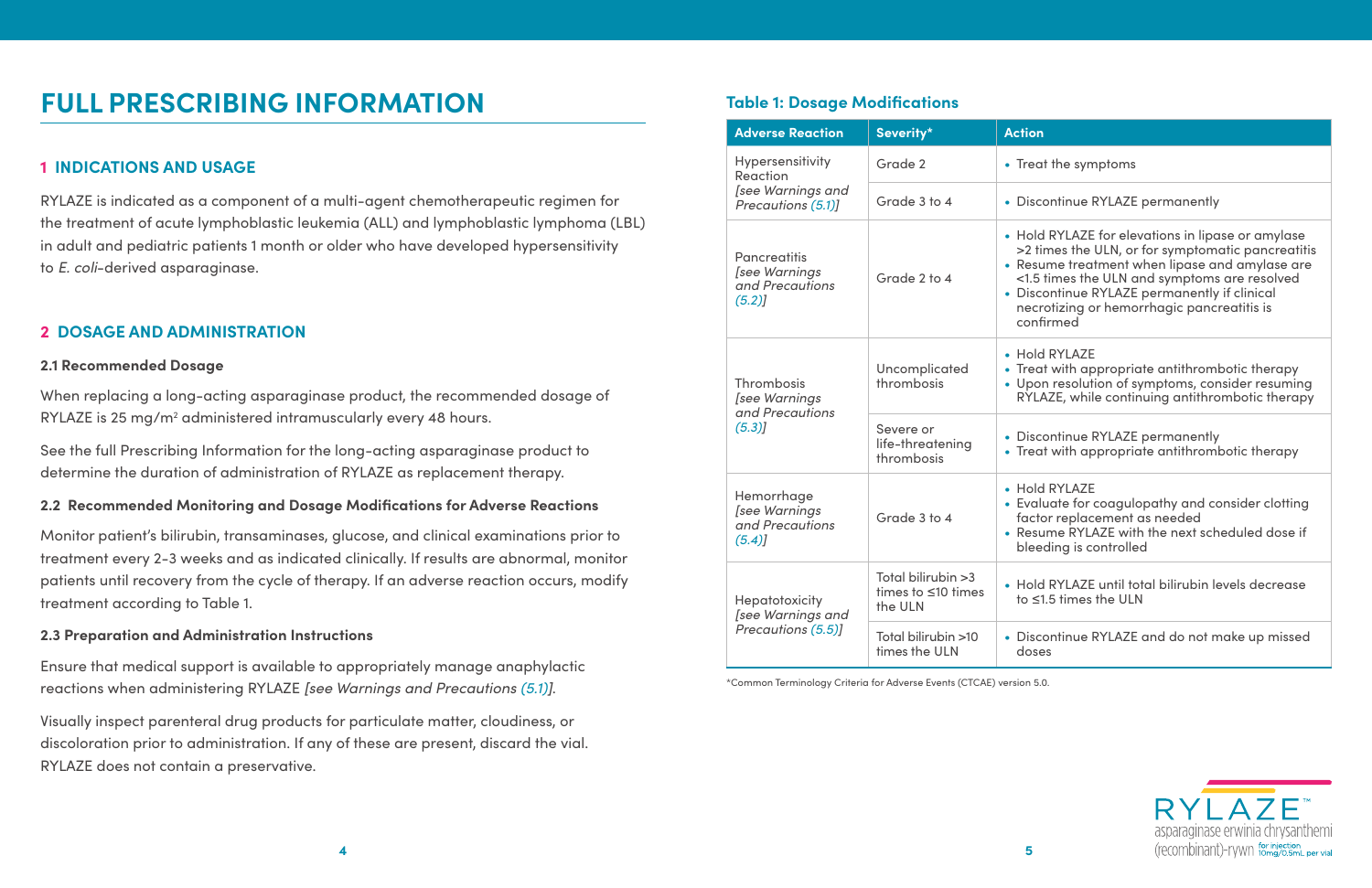<span id="page-3-0"></span>Use aseptic technique.

- Determine the dose, total volume of RYLAZE solution required, and the number of RYLAZE vials needed. More than 1 vial may be needed for a full dose.
- Withdraw the indicated injection volume of RYLAZE into the syringe for injection.
- Do not shake the vial.
- Limit the volume of RYLAZE at a single injection site to 2 mL.
- If the volume to be administered is greater than 2 mL, divide the doses equally into multiple syringes, 1 for each injection site.
- Discard the remaining unused RYLAZE in the single-dose vial.
- Administer RYLAZE by intramuscular injection within 4 hours after drawing the dose into the syringe(s).
- Rotate injection sites.
- Do not inject RYLAZE into scar tissue or areas that are reddened, inflamed, or swollen
- If needed, store the syringe(s) at room temperature (15°C to 25°C [59°F to 77°F]) or refrigerated at 2°C to 8°C (36°F to 46°F) for up to 4 hours. The syringe does not need to be protected from light during storage.

# **3 DOSAGE FORMS AND STRENGTHS**

Injection: 10 mg/0.5 mL clear to opalescent, colorless to slightly yellow solution in a single-dose vial.

# **4 CONTRAINDICATIONS**

RYLAZE is contraindicated in patients with a history of:

- Serious hypersensitivity reactions to *Erwinia asparaginase*, including anaphylaxis *[see Warnings and Precautions (5.1)]*;
- Serious pancreatitis during previous asparaginase therapy *[see Warnings and Precautions (5.2)]*;
- Serious thrombosis during previous asparaginase therapy *[see Warnings and Precautions [\(5.3\)\]](#page-4-0)*;
- Serious hemorrhagic events during previous asparaginase therapy *[see Warnings and Precautions [\(5.4\)](#page-4-0)]*.

# **5 WARNINGS AND PRECAUTIONS**

# **5.1 Hypersensitivity Reactions**

Hypersensitivity reactions after the use of RYLAZE occurred in 25% of patients in clinical trials, and it was severe in 2% of patients *[see Adverse Reactions [\(6.1\)](#page-4-0)]*. The median time from the first dose of RYLAZE to the onset of the first hypersensitivity event was 27 days (range: 1-171 days). The most commonly observed reaction was rash (17%), and no patient experienced a severe rash. The median time from the first dose to the first onset of rash was 33.5 days (range: 1-127 days).

Hypersensitivity reactions observed with L-asparaginase class products include angioedema, urticaria, lip swelling, eye swelling, rash or erythema, blood pressure decreased, bronchospasm, dyspnea, and pruritus.

Because of the risk of serious allergic reactions (e.g., life-threatening anaphylaxis), administer RYLAZE in a setting with resuscitation equipment and other agents necessary to treat anaphylaxis (e.g., epinephrine, oxygen, intravenous steroids, antihistamines) *[see Dosage and Administration [\(2.3\)\]](#page-2-0)*. Discontinue RYLAZE in patients with serious hypersensitivity reactions.

# **5.2 Pancreatitis**

Pancreatitis was reported in 14% of patients in clinical trials of RYLAZE and was severe in 6% *[see Adverse Reactions [\(6.1\)\]](#page-4-0)*. Clinical pancreatitis occurred in 5% of patients, and it was severe in 4% of patients. Elevated amylase or lipase without clinical diagnosis of pancreatitis was observed in 9% of patients, and it was severe in 2% of patients treated with RYLAZE. Hemorrhagic or necrotizing pancreatitis have been reported with L-asparaginase class products.

Inform patients of the signs and symptoms of pancreatitis, which, if left untreated, could be fatal. Evaluate patients with symptoms compatible with pancreatitis to establish a diagnosis. Assess serum amylase and lipase levels in patients with any signs or symptoms of pancreatitis. Discontinue RYLAZE in patients with severe or hemorrhagic

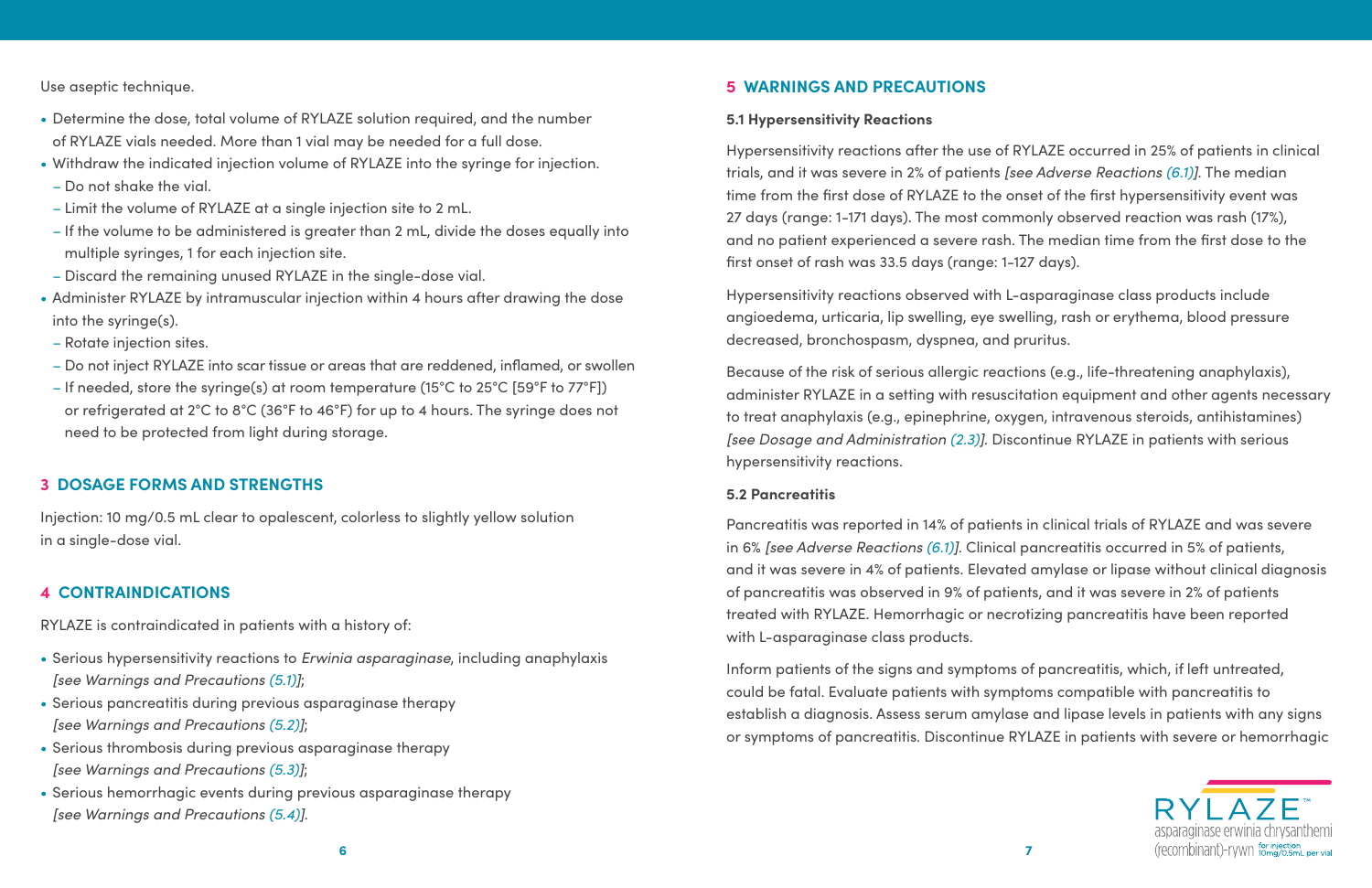

<span id="page-4-0"></span>pancreatitis. In the case of mild pancreatitis, withhold RYLAZE until the signs and symptoms subside and amylase and/or lipase levels return to 1.5 times the ULN *[see Dosage and Administration [\(2.2\)](#page-2-0)]*. After resolution of mild pancreatitis, treatment with RYLAZE may be resumed.

# **5.3 Thrombosis**

Serious thrombotic events, including sagittal sinus thrombosis and pulmonary embolism, have been reported following treatment with L-asparaginase class products. Discontinue RYLAZE for a thrombotic event, and administer appropriate antithrombotic therapy. Consider resumption of treatment with RYLAZE only if the patient had an uncomplicated thrombosis *[see Dosage and Administration [\(2.2\)](#page-2-0)]*.

# **5.4 Hemorrhage**

Bleeding was reported in 17% of patients treated with RYLAZE, and it was severe in 1%. Most commonly observed reactions were bruising (8%) (contusion, increased tendency to bruise and injection site bruising) and nose bleeding (6%), which was severe in 1% of patients. Other observed bleeding reactions included hematuria (2%), disseminated intravascular coagulopathy (1%), rectal bleeding (1%) and gingival bleeding (1%) *[see Adverse Reactions (6.1)]*.

In patients treated with asparaginase class products, hemorrhage may be associated with increased prothrombin time (PT), increased partial thromboplastin time (PTT), and hypofibrinogenemia. Consider appropriate replacement therapy in patients with severe or symptomatic coagulopathy *[see Dosage and Administration [\(2.2\)](#page-2-0)]*.

# **5.5 Hepatotoxicity**

Elevated bilirubin and/or transaminases occurred in 62% of patients treated with RYLAZE in clinical trials, and 12% had Grade ≥3 elevations *[see Adverse Reactions (6.1)]*.

> A fatal adverse reaction (infection) occurred in 1 patient treated with the RYLAZE 25 mg/m<sup>2</sup> dosage. Serious adverse reactions occurred in 55% of patients who received the RYLAZE 25 mg/m<sup>2</sup> dosage. The most frequent serious adverse reactions

Inform patients of the signs and symptoms of hepatotoxicity. Evaluate bilirubin and transaminases prior to treatment every 2-3 weeks and as indicated clinically during treatment with RYLAZE. In the event of serious liver toxicity, discontinue treatment with RYLAZE and provide supportive care *[see Dosage and Administration [\(2.2\)](#page-2-0)]*.

# **6 ADVERSE REACTIONS**

The following clinically significant adverse reactions are described in greater detail in other sections of the labeling:

- Hypersensitivity Reactions *[Warnings and Precautions [\(5.1\)\]](#page-3-0)*
- Pancreatic Toxicity *[see Warnings and Precautions [\(5.2\)\]](#page-3-0)*
- Thrombosis *[see Warnings and Precautions (5.3)]*
- Hemorrhage *[see Warnings and Precautions (5.4)]*
- Hepatotoxicity *[see Warnings and Precautions (5.5)]*

# **6.1 Clinical Trials Experience**

Because clinical trials are conducted under widely varying conditions, adverse reaction rates observed in the clinical trials of a drug cannot be directly compared to rates in the clinical trials of another drug and may not reflect the rates observed in practice.

The safety of RYLAZE described in the WARNINGS AND PRECAUTIONS reflect exposure to RYLAZE at various dosages, including dosage other than the recommended, used in combination with chemotherapy in 102 patients in JZP458-201 *[see Clinical Studies [\(14\)\]](#page-8-0)*. These patients received a median of 3 courses of RYLAZE (range: 1-14 courses); 38% of patients received at least 4 courses.

The safety of RYLAZE described below was evaluated in a cohort of 33 patients from JZP458-201 who received RYLAZE 25 mg/m2 intramuscularly on Monday, Wednesday, and Friday for 6 doses as a replacement for a single dose of pegaspargase as a component of multi-agent chemotherapy *[see Clinical Studies [\(14\)\]](#page-8-0)*. The patients had a median age of 11 years (range: 1 to 24 years); the majority of patients were male (51%) and white (73%). The patients received a median of 4 courses of RYLAZE (range: 1-14 cycles); 48% of patients received at least 4 courses.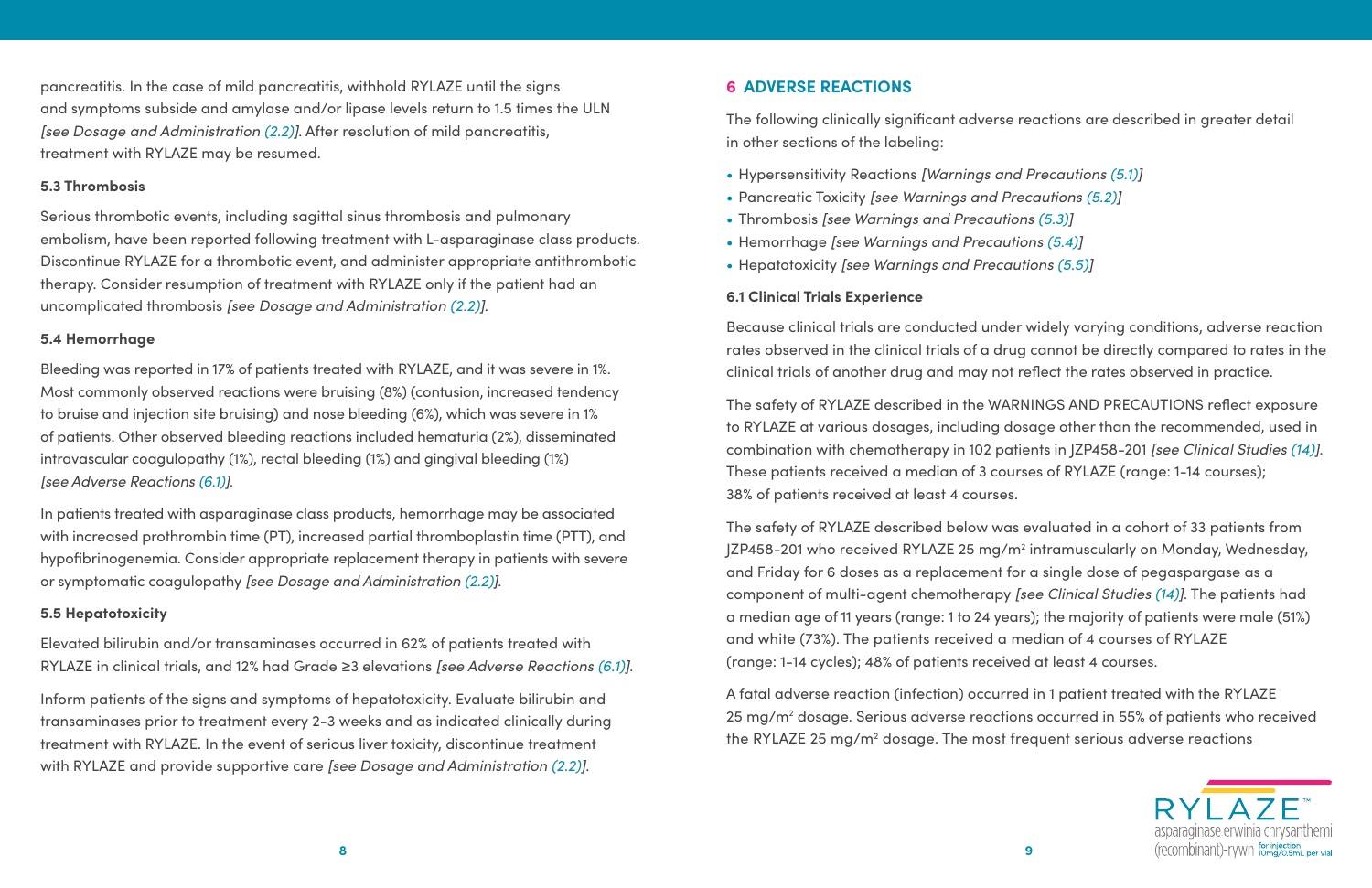

# **Table 2: Adverse Reactions (≥15% incidence) in Patients Receiving RYLAZE 25 mg/m2 as a Component of Multi-Agent Chemotherapy in Study JZP458-201**

\*Includes grouped terms.

Grading is based on Common Terminology Criteria for Adverse Events version 5.0.

aRYLAZE was administered as a component of multi-agent chemotherapy regimens.

bDoes not include the following fatal adverse reactions: infection (N=1).

Safety data for patients treated on a Monday, Wednesday and Friday schedule.

(in ≥5% of patients) were febrile neutropenia, dehydration, pyrexia, stomatitis, diarrhea, drug hypersensitivity, infection, nausea, and viral infection. Permanent discontinuation due to an adverse reaction occurred in 9% of patients who received the RYLAZE 25 mg/m2 dosage. Adverse reactions resulting in permanent discontinuation included hypersensitivity (6%) and infection (3%).

All patients treated with the RYLAZE 25 mg/m<sup>2</sup> dosage as a component of multi-agent chemotherapy developed neutropenia, anemia, or thrombocytopenia. The most common nonhematological adverse reactions in patients were abnormal liver test, nausea, musculoskeletal pain, fatigue, infection, headache, pyrexia, drug hypersensitivity, febrile neutropenia, decreased appetite, stomatitis, bleeding, and hyperglycemia. Table 2 shows the common adverse reactions occurring in at least 15% of the patients.

Clinically relevant adverse reactions in <15% of patients who received RYLAZE in combination with chemotherapy included:

*Gastrointestinal disorders:* Abdominal discomfort, abdominal distension, pancreatitis *General disorders and administration site conditions:* Infusion site reaction, pain *Infections and infestations:* Viral infection, bacterial infection, fungal infection *Investigations:* Blood fibrinogen decreased, activated partial thromboplastin time prolonged

*Metabolism and nutrition disorders:* Acidosis *Musculoskeletal and connective tissue disorders:* bone pain, muscular weakness, muscle spasms

*Nervous system disorders:* paresthesia *Psychiatric disorders:* Agitation, anxiety, irritability *Renal and urinary disorders:* Acute kidney injury *Skin and subcutaneous disorders:* Pruritus *Vascular disorders:* Hypotension

# **6.2 Immunogenicity**

The incidence of ADA and subsequent effects on pharmacokinetics, pharmacodynamics, safety, or effectiveness have not been established.

|                         | RYLAZE 25 mg/m <sup>2</sup> Dosage <sup>a</sup><br>$N = 33$ |                      |  |
|-------------------------|-------------------------------------------------------------|----------------------|--|
| <b>Adverse Reaction</b> | <b>All Grades</b><br>$(\%)$                                 | Grades 3-4<br>$(\%)$ |  |
| Abnormal liver test*    | 70                                                          | 12                   |  |
| Nausea*                 | 46                                                          | 9                    |  |
| Musculoskeletal pain*   | 39                                                          | 6                    |  |
| Fatigue*                | 36                                                          | $\overline{3}$       |  |
| Infection <sup>*b</sup> | 30                                                          | 12                   |  |
| Headache                | 30                                                          | $\overline{O}$       |  |
| Pyrexia                 | 27                                                          | 6                    |  |
| Drug hypersensitivity*  | 24                                                          | 6                    |  |
| Febrile neutropenia     | 24                                                          | 24                   |  |
| Decreased appetite      | 21                                                          | 6                    |  |
| <b>Stomatitis</b>       | 21                                                          | $\overline{9}$       |  |
| Bleeding*               | 21                                                          | $\overline{0}$       |  |
| Hyperglycemia           | 21                                                          | 3                    |  |
| Abdominal pain*         | 18                                                          | $\overline{O}$       |  |
| Tachycardia*            | 18                                                          | $\mathsf{O}\xspace$  |  |
| Diarrhea*               | 18                                                          | 6                    |  |
| Constipation            | 15                                                          | $\mathsf{O}$         |  |
| Dehydration             | $15\,$                                                      | $\mathsf 9$          |  |
| Neuropathy peripheral*  | 15                                                          | $\mathsf O$          |  |
| Cough                   | 15                                                          | $\mathsf{O}$         |  |
| Insomnia                | 15                                                          | $\mathsf{O}\xspace$  |  |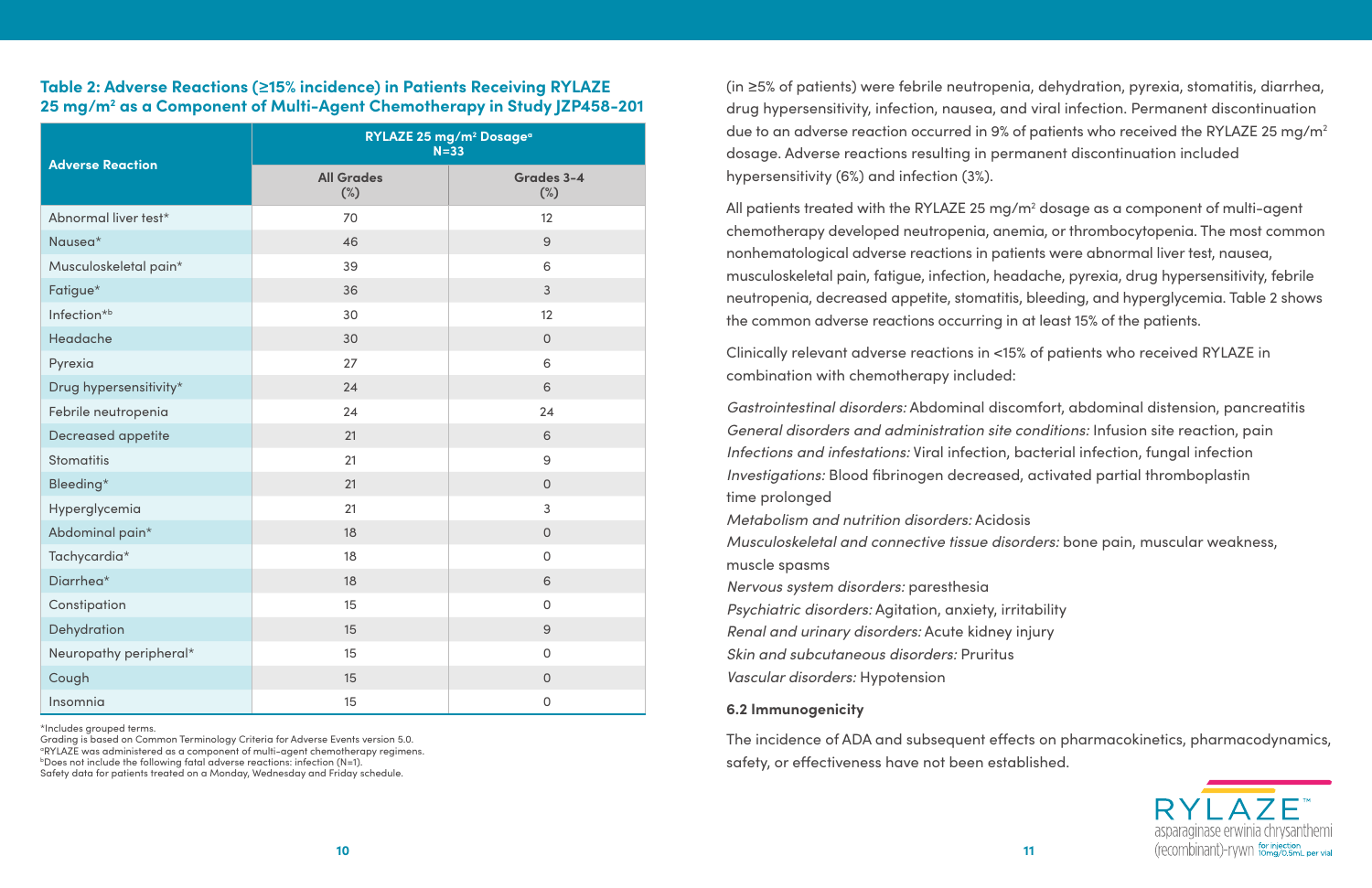

#### **8.2 Lactation**

#### Risk Summary

There are no data on the presence of asparaginase erwinia chrysanthemi (recombinant)-rywn in human milk, the effects on the breastfed child, or the effects on milk production. Because of the potential for adverse reactions in the breastfed child, advise women not to breastfeed during treatment with RYLAZE and for 1 week after the last dose.

# **8.3 Females and Males of Reproductive Potential**

RYLAZE can cause fetal harm when administered to a pregnant woman *[see Use in Specific Populations (8.1)]*.

#### Pregnancy Testing

Pregnancy testing is recommended in females of reproductive potential prior to initiating RYLAZE.

#### **Contraception**

Advise females of reproductive potential to use effective non-hormonal contraceptive methods during treatment with RYLAZE and for 3 months after the last dose.

#### **8.4 Pediatric Use**

The safety and effectiveness of RYLAZE in the treatment of ALL and LBL have been established in pediatric patients 1 month to <17 years who have developed hypersensitivity to a long-acting *E. coli*-derived asparaginase. Use of RYLAZE in these age groups is supported by evidence from an adequate and well-controlled study in adults and pediatric patients. The trial included 84 pediatric patients, including 2 infants (1 month to <2 years), 62 children (2 years to <12 years old), and 20 adolescents (12 years to <17 years old). There were no clinically meaningful differences in safety or nadir serum asparaginase activity across age groups. The safety and effectiveness of RYLAZE have not been established in pediatric patients younger than 1 month of age.

Animal reproductive and developmental toxicity studies have not been conducted with RYLAZE. In embryofetal development studies, asparaginase *Erwinia chrysanthemi* was administered intramuscularly every other day during the period of organogenesis to pregnant rats (at 3, 6, or 12 mg/m2 ) and rabbits (at 0.12, 0.30, or 0.48 mg/m<sup>2</sup>). In rats given 12 mg/m<sup>2</sup> (approximately 0.48 times the maximum recommended human dose), maternal toxicity of decreased body weight gain was observed, as was a fetal finding of increased incidence of partially undescended thymic tissue. In rabbits, maternal toxicity consisting of decreased body weight was observed at 0.48 mg/m<sup>2</sup> (approximately 0.02 times the maximum recommended human dose). Increased post-implantation loss, a decrease in the number of live fetuses, and gross abnormalities (e.g., absent kidney, absent accessory lung lobe, additional subclavian artery, and delayed ossification) were observed at doses of ≥0.12 mg/m<sup>2</sup> (approximately 0.005 times the maximum recommended human dose).

# <span id="page-6-0"></span>**8 USE IN SPECIFIC POPULATIONS**

#### **8.1 Pregnancy**

#### Risk Summary

Based on findings from animal reproduction studies, RYLAZE can cause fetal harm when administered to a pregnant woman. There are no available data on RYLAZE use in pregnant women to evaluate for a drug-associated risk of major birth defects, miscarriage, or adverse maternal or fetal outcomes. In animal reproductive and developmental toxicity studies, intramuscular administration of asparaginase *Erwinia chrysanthemi* to pregnant rats and rabbits during organogenesis resulted in structural abnormalities and embryo-fetal mortality *(see Data)* at exposures below those in patients at the recommended human dose. Advise pregnant women of the potential risk to a fetus.

In the U.S. general population, the estimated background risks of major birth defects and miscarriage in clinically recognized pregnancies are 2 to 4% and 15 to 20%, respectively.

#### **Data**

#### *Animal Data*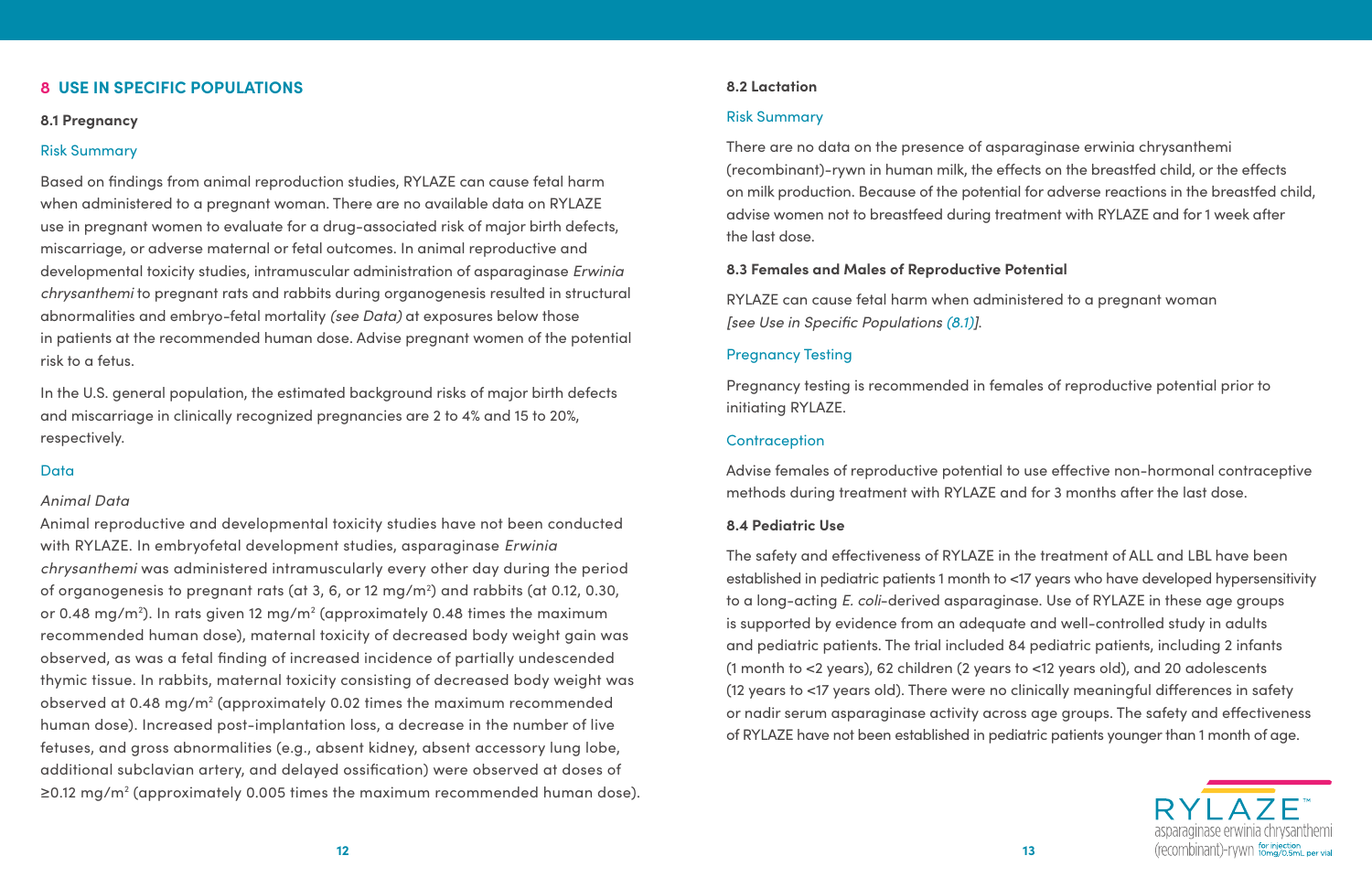

to depletion of plasma asparagine. Leukemic cells with low expression of asparagine synthetase have a reduced ability to synthesize asparagine, and therefore depend on an exogenous source of asparagine for survival.

The pharmacokinetic parameters of asparaginase erwinia chrysanthemi (recombinant)-rywn are presented based on serum asparaginase activity (SAA) following administration of the approved recommended dosage in pediatric and young adult patients (1 to 24 years), unless otherwise specified. The exposures for asparaginase erwinia chrysanthemi (recombinant)-rywn are summarized in Table 3. Asparaginase erwinia chrysanthemi (recombinant)-rywn maximum SAA ( $C_{\text{max}}$ ) and area under the SAA-time curve (AUC) increase proportionally over a dosage range from 12.5 to 50 mg/m<sup>2</sup> (0.5 to 2 times the approved recommended dose of 25 mg/m<sup>2</sup>).

#### **12.2 Pharmacodynamics**

Asparaginase erwinia chrysanthemi (recombinant)-rywn exposure-response relationships and the time course of pharmacodynamic response are unknown.

#### **12.3 Pharmacokinetics**

#### <span id="page-7-0"></span>**8.5 Geriatric Use**

Clinical studies of RYLAZE did not include sufficient numbers of patients 65 years of age and older to determine whether they respond differently from younger patients.

# **11 DESCRIPTION**

Asparaginase erwinia chrysanthemi (recombinant)-rywn contains an asparagine specific bacterial enzyme (L-asparaginase). L-asparaginase is a tetrameric enzyme that consists of 4 identical 35 kDa subunits with a combined molecular weight of 140 kDa. The amino acid sequence is identical to native asparaginase *Erwinia chrystanthemi* (also known as crisantaspase). The activity of asparaginase erwinia chrysanthemi (recombinant)-rywn is expressed in units, defined as the amount of enzyme that catalyzes the conversion of 1µmol of L-asparagine per reaction minute, per mg of protein.

Asparaginase erwinia chrysanthemi (recombinant)-rywn is produced by fermentation of a genetically engineered *Pseudomonas fluorescens* bacterium containing the DNA which encodes for asparaginase *Erwinia chrysanthemi*.

RYLAZE (asparaginase erwinia chrysanthemi (recombinant)-rywn) injection is supplied as a sterile, clear to opalescent, colorless to slightly yellow, preservative-free solution for intramuscular injection. Each 0.5 mL contains 10 mg asparaginase erwinia chrysanthemi (recombinant)-rywn and the inactive ingredients: polysorbate 80 (0.1 mg), sodium chloride (1.5 mg), sodium phosphate dibasic anhydrous (0.8 mg), sodium phosphate monobasic monohydrate (0.6 mg), and trehalose (32.1 mg). Sodium hydroxide may be added to adjust the pH. The pH is approximately 7.

# **12 CLINICAL PHARMACOLOGY**

#### **12.1 Mechanism of Action**

Asparaginase erwinia chrysanthemi (recombinant)-rywn is an enzyme that catalyzes the conversion of the amino acid L-asparagine into aspartic acid and ammonia. The pharmacological effect of RYLAZE is based on the killing of leukemic cells due

aSAA 48 hours after the most recent dose.

# **Table 3: RYLAZE Pharmacokinetic Parameters Based on SAA**

| <b>Parameter</b>                       | <b>Dose in Course</b> | <b>Geometric Mean (%CV)</b> |
|----------------------------------------|-----------------------|-----------------------------|
|                                        |                       | 1.80(40%)                   |
| $C_{\text{max}}(U/mL)$                 | 7                     | 2.24(42%)                   |
|                                        |                       | 0.33(88%)                   |
| $C_{\mathsf{48h}}^{\ \ \alpha}$ (U/mL) |                       | 0.40(93%)                   |
|                                        |                       | 37.9 (39%)                  |
| $AUC_{0-48h}$ (h U/mL)                 |                       | 48.5 (41%)                  |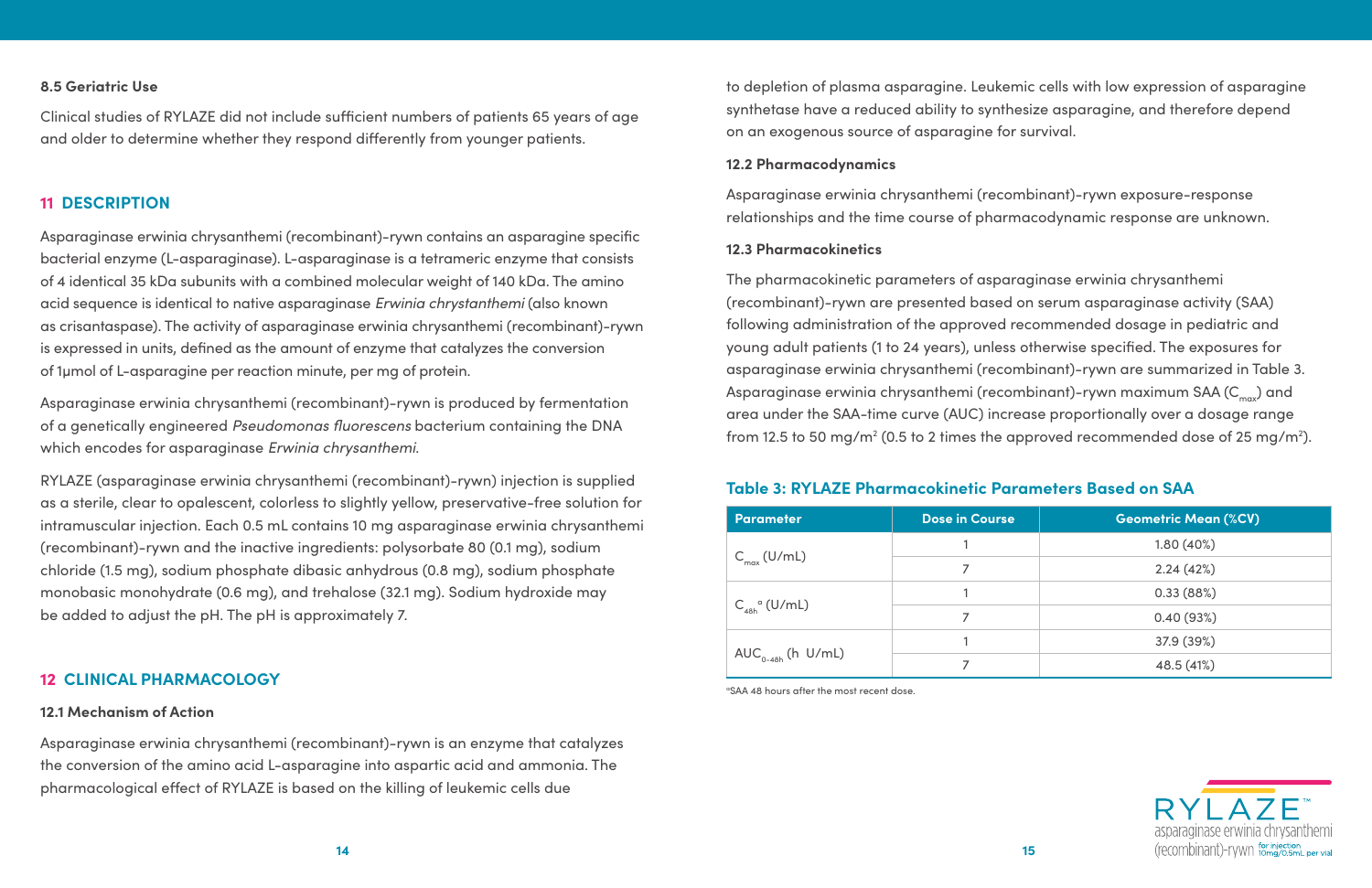

#### **13 NONCLINICAL TOXICOLOGY**

# **13.1 Carcinogenesis, Mutagenesis, Impairment of Fertility**

Carcinogenicity, mutagenicity, and impairment of fertility studies have not been conducted with asparaginase erwinia chrysanthemi (recombinant)-rywn.

In a fertility and early embryonic development study in rats, asparaginase *Erwinia chrysanthemi* had no effect on male or female fertility when administered intramuscularly at doses of up to 12 mg/m<sup>2</sup> (approximately 0.48 times the maximum recommended human dose) every other day for a total of 35 doses. In males, decreased sperm count was observed at all doses but did not impact fertility.

# **14 CLINICAL STUDIES**

The determination of efficacy was based on a demonstration of the achievement and maintenance of nadir serum asparaginase activity (NSAA) above the level of 0.1 U/mL. The results of modeling and simulations showed that for a dosage of 25 mg/m<sup>2</sup>

The efficacy of RYLAZE for the treatment of patients with acute lymphoblastic leukemia (ALL) or lymphoblastic lymphoma (LBL) who have developed hypersensitivity to *E. coli*-derived asparaginase as a component of a multi-agent chemotherapeutic regimen was evaluated in Study JZP458-201 (NCT04145531), an open-label, multi-cohort, multicenter trial. A treatment course consisted of RYLAZE at various dosages administered intramuscularly every Monday, Wednesday, and Friday for a total of 6 doses to replace each dose of pegaspargase.

The median  $t_{\text{max}}$  of asparaginase erwinia chrysanthemi (recombinant)-rywn is 10 hours. The mean absolute bioavailability for IM administration is 37% in healthy subjects.

#### **Distribution**

The geometric mean (%CV) apparent volume of distribution of asparaginase erwinia chrysanthemi (recombinant)-rywn is 1.48 L/m<sup>2</sup> (49%).

#### **Elimination**

The geometric mean (%CV) apparent clearance of asparaginase erwinia chrysanthemi (recombinant)-rywn is 0.31 L/hour/m<sup>2</sup> (36%) and the apparent half-life is 18.2 hours (16%).

> For the 102 patients treated, the median age was 10 years (range: 1 to 24 years); 57% were male and 43% were female; 73% were white, 12% were Black/African American, 5% were Asian, and 10% were of other or unknown race. Ninety-seven (94%) patients had experienced a hypersensitivity reaction to pegaspargase, and 6 patients (7%) had reported silent inactivation.

The apparent volume of distribution and apparent clearance of asparaginase erwinia chrysanthemi (recombinant)-rywn increase with increasing BSA (0.44 to 2.53 m<sup>2</sup>).

#### <span id="page-8-0"></span>Absorption

#### *Metabolism*

Asparaginase erwinia chrysanthemi (recombinant)-rywn is expected to be metabolized into small peptides by catabolic pathways.

# Specific Populations

There were no clinically significant differences in the pharmacokinetics of asparaginase erwinia chrysanthemi (recombinant)-rywn based on age (1 to 52 years), weight (9 to 131 kg), or sex after the dose was adjusted by body surface area (BSA). The effect of renal and hepatic impairment on the pharmacokinetics of asparaginase erwinia chrysanthemi (recombinant)-rywn has not been studied.

#### *Body Surface Area*

#### *Race and Ethnicity*

Black (n=10) and Asian (n=5) patients had 29% lower clearance which may increase SAA exposure compared to White (n=61) patients. There were no clinically significant differences in clearance between Hispanic (n=28) and Non-Hispanic (n=53) patients.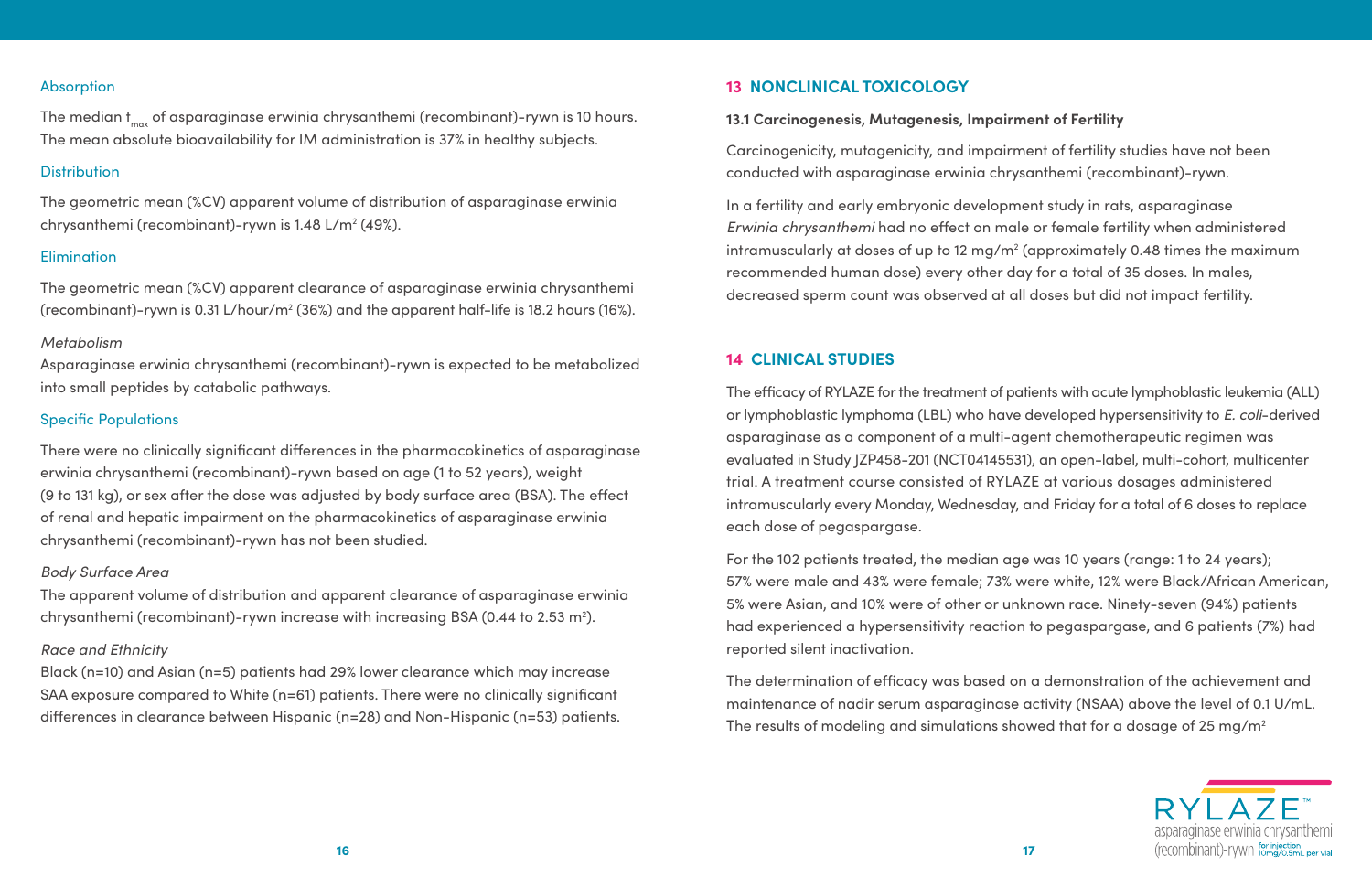

# • Hepatoxicity

 Advise patients to report any jaundice, severe nausea or vomiting, or easy bleeding or bruising to their healthcare provider *[see Warnings and Precautions [\(5.5\)\]](#page-4-0)*.

# • Pregnancy

 Advise pregnant women of the potential risk to a fetus. Advise females of reproductive potential to inform their healthcare provider of a known or suspected pregnancy *[see Use in Specific Populations [\(8.1\)](#page-6-0)]*.

Advise females of reproductive potential to use effective non-hormonal contraception during treatment with RYLAZE and for 3 months after the last dose *[see Use in Specific Populations [\(8.3\)](#page-6-0)]*.

# • Lactation

 Advise women not to breastfeed during treatment with RYLAZE and for 1 week after the last dose *[see Use in Specific Populations [\(8.2\)\]](#page-6-0)*.

<span id="page-9-0"></span>administered intramuscularly every 48 hours, the proportion of patients maintaining NSAA ≥0.1 U/mL at 48 hours after a dose of RYLAZE was 93.6% (95% CI: 92.6%, 94.6%) *[see Clinical Pharmacology [\(12.3\)](#page-7-0)]*.

# **16 HOW SUPPLIED/STORAGE AND HANDLING**

RYLAZE (asparaginase erwinia chrysanthemi (recombinant)-rywn) injection is supplied as a sterile, clear to opalescent, colorless to slightly yellow, preservative-free solution in single-dose vials. Each single-dose vial (NDC 68727-900-01) contains 10 mg/0.5 mL asparaginase erwinia chrysanthemi (recombinant)-rywn. Each carton of RYLAZE (NDC 68727-900-03) contains 3 single-dose vials.

Store RYLAZE vials refrigerated at 2°C to 8°C (36°F to 46°F) in the original carton to protect from light. Do not shake or freeze.

# **17 PATIENT COUNSELING INFORMATION**

# • Hypersensitivity

 Inform patients of the risk of allergic reactions, including anaphylaxis. Instruct the patient on the symptoms of allergic reactions and to seek medical advice immediately if they experience such symptoms *[see Warnings and Precautions [\(5.1\)\]](#page-3-0)*.

# • Pancreatitis

 Instruct patients on signs and symptoms of pancreatitis and to seek medical attention if they experience severe abdominal pain *[see Warnings and Precautions [\(5.2\)](#page-3-0)]*.

# • Thrombosis

 Instruct patients on the risk of thrombosis and to seek medical advice immediately if they experience headache, arm or leg swelling, shortness of breath, and chest pain *[see Warnings and Precautions [\(5.3\)\]](#page-4-0)*.

# • Hemorrhage

 Advise patients to report any unusual bleeding or bruising to their healthcare provider *[see Warnings and Precautions [\(5.4\)](#page-4-0)]*.